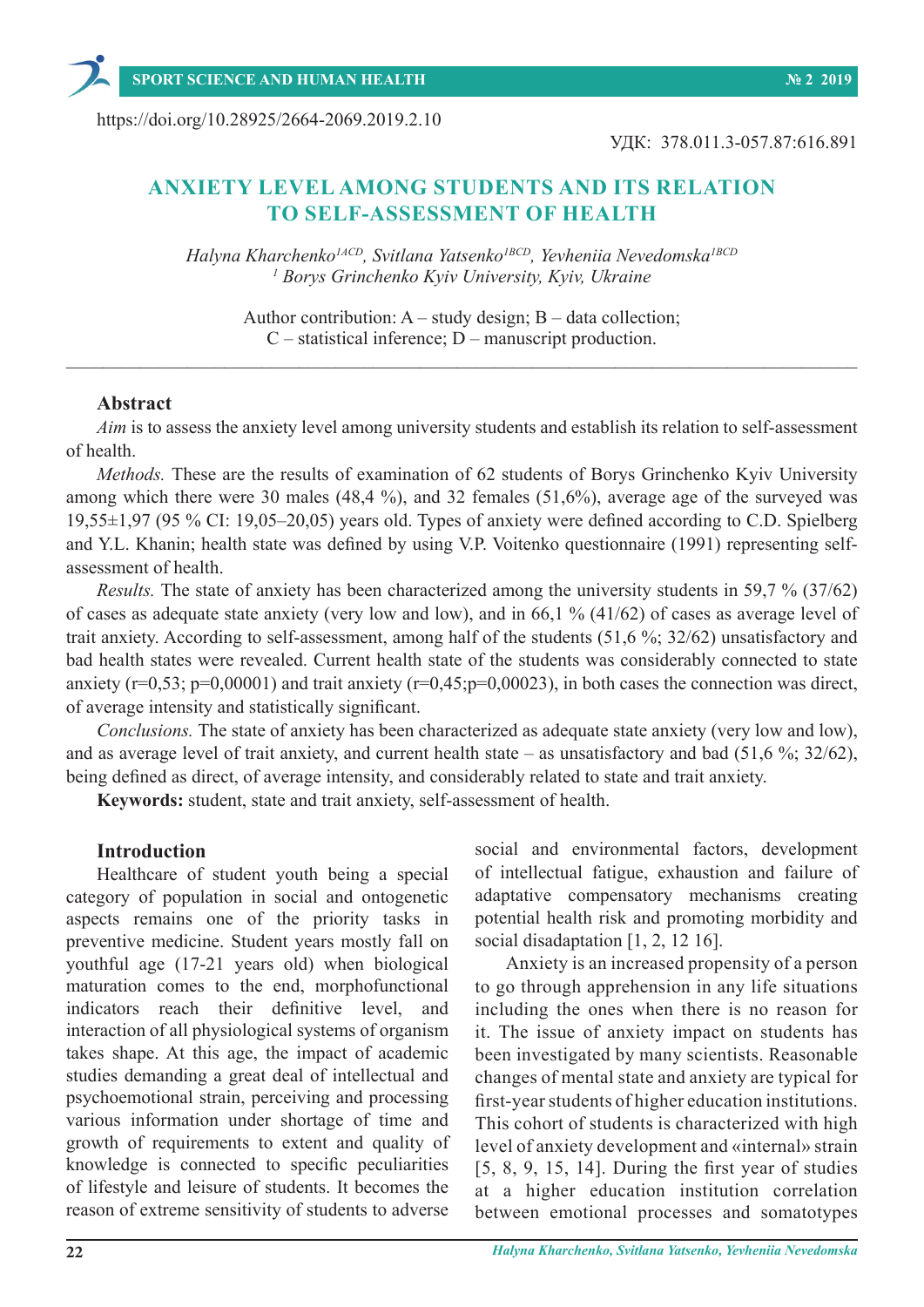is shown: among the representatives of astenoid somatotype trait anxiety, general state and mood are a bit worse [7].

The anxiety changes indicated are caused by numerous reasons among which the main ones are new conditions of studying, the system of education different from the school one, higher pace of studying, a great extent of learning materials, change of the common surrounding, low level of autonomy, lack of persistence and cooperativeness, and other aspects of students' lives [3, 5, 17].

Studying at a higher education institution leads to improvement of mental status and decreasing of students' anxiety. Some authors give the data that every other year of studying there is indicated a steady tendency for stabilization of self-esteem, decreasing of trait anxiety, aggressiveness display, domination, increasing of abilities to use the styles of individual reaction in conflict situations, growth of communicative and organizational activities, growth of purpose to self-improvement, etc [10, 11]. Currently, there are not enough complex scientific researches showing relation of mental state and anxiety level to level of somatic (physical) health.

*Research objective is* to assess the anxiety level among university students and establish its relation to self-assessment of health.

## **Methods**

62 students of Borys Grinchenko Kyiv University have been examined. There were 30 males (48,4 %), and 32 females (51,6%), average age of the surveyed was  $19,55\pm1,97$  (95 % CI: 19,05–20,05) years old. Types of anxiety were defined according to C.D. Spielberg and Y.L. Khanin [4]. The Spielberg-Khanin questionnaire allows us to establish the levels of trait and state anxiety. It requires answering 40 questions, coding the statements given by the surveyed into points, counting the total number of points, determining a total indicator for each kind of anxiety. Total indicator is observed as the level of development of a particular kind of anxiety for the surveyed. The higher the sum is, the more the anxiety is distinct. According to Spielberg-Khanin methodology, 5 conclusions are formed about the level of anxiety:

- very high anxiety  $3,5-4,0$  points;
- high anxiety  $-3,0-3,4$  points;
- average anxiety  $-2,0-2,9$  points;
- low anxiety  $-1,5-1,9$  points;
- very low anxiety  $0.0 1.4$  points.

For self-assessment of health the V.P. Voitenko questionnaire (1991) was used [18]. The

questionnaire provides answering 28 questions. Then the sum of points is counted (the higher the sum of points is, the worse the state of health is), and the conclusion on the health state of the surveyed is given:

- 0 points good health state;
- 1-5 points satisfactory health state;
- 6-10 points unsatisfactory health state;
- 11-20 points  $-$  bad health state;
- more than 20 points  $-$  very bad health state.

Statistical description of the sample was implemented using the method of order statistics assessment. There were measured: average mean value (М), mean square deviation value (σ) and 95 % confidence interval (95 % CI). Relation between anxiety and self-assessment of health being given as qualitative indicators was accomplished by calculation of  $\chi^2$  criterion, and being given as quantitative indicators – by calculation of nonparametric test of Spearman. Data processing was completed using STATISTICA 6.0 software product (StatSoft Company, USA).

### **Results and discussion**

62 students of Borys Grinchenko Kyiv University have been examined: 30 males (48,4 %), and 32 females (51,6%), average age of the surveyed was 19,55±1,97 (95 % CI: 19,05–20,05) years old. Types of anxiety were defined according to C.D. Spielberg and Y.L. Khanin [4]. The Spielberg-Khanin questionnaire allows us to establish the levels of trait and state anxiety. It requires answering 40 questions, coding the statements given by the surveyed into points, counting the total number of points, determining a total indicator for each kind of anxiety. Total indicator is observed as the level of development of a particular kind of anxiety for the surveyed. The higher the sum is, the more the anxiety is distinct. According to Spielberg-Khanin methodology, 5 conclusions are formed about the level of anxiety:

- very high anxiety  $-3,5-4,0$  points;
- high anxiety  $-3,0-3,4$  points;
- average anxiety  $-2,0-2,9$  points;
- low anxiety  $-1,5-1,9$  points;
- very low anxiety  $-0.0$ -1,4 points.

For self-assessment of health the V.P. Voitenko questionnaire (1991) was used [18]. The questionnaire provides answering 28 questions. Then the sum of points is counted (the higher the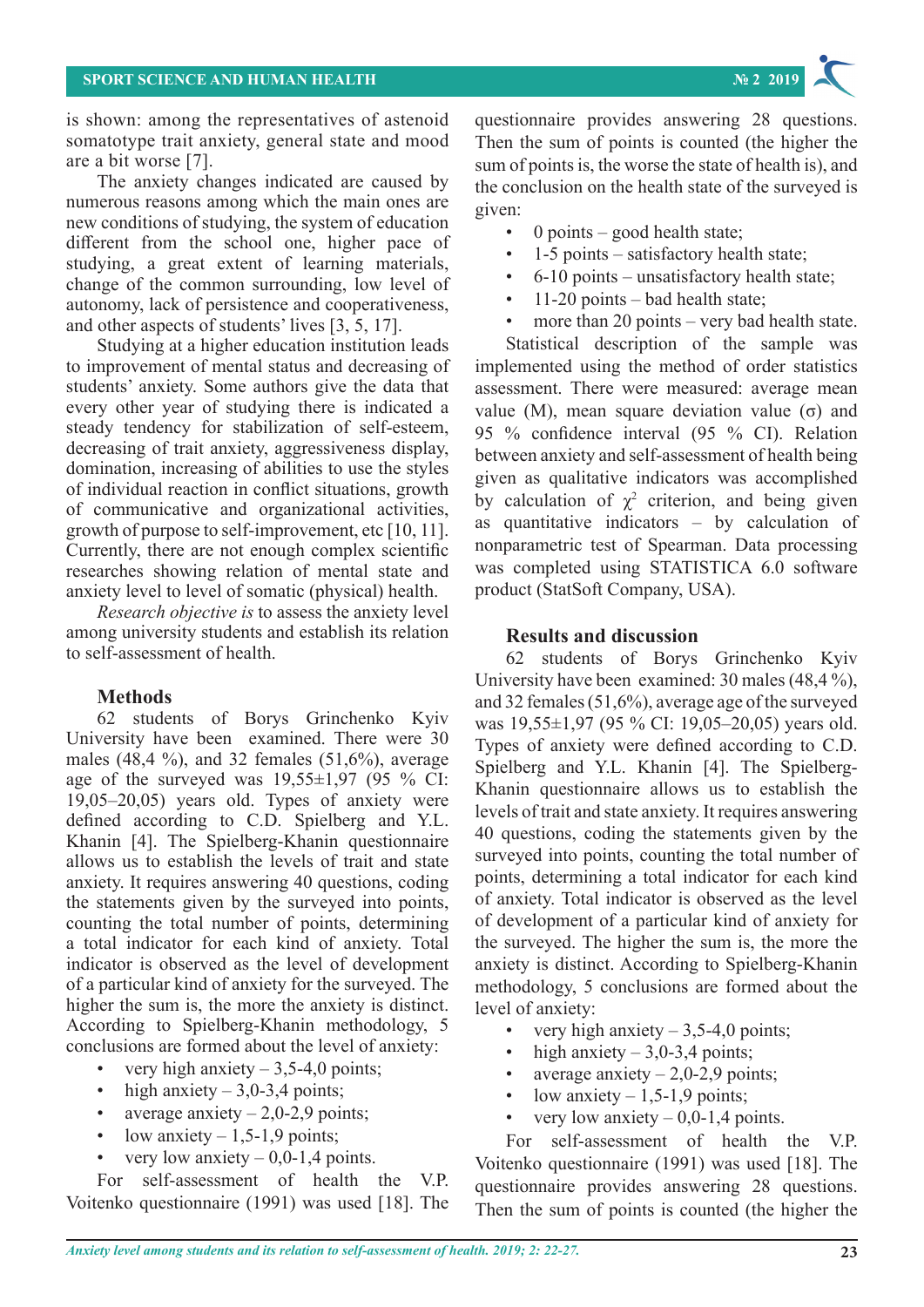sum of points is, the worse the state of health is), and the conclusion on the health state of the surveyed is given:

- $0$  points good health state;
- 1-5 points satisfactory health state;
- 6-10 points unsatisfactory health state;
- 11-20 points bad health state;
- more than 20 points very bad health state.

Statistical description of the sample was implemented using the method of order statistics assessment. There were measured: average mean value (М), mean square deviation value (σ) and 95 % confidence interval (95 % CI). Relation between anxiety and self-assessment of health being given as qualitative indicators was accomplished by calculation of  $\chi^2$  criterion, and being given as quantitative indicators – by calculation of nonparametric test of Spearman. Data processing was completed using STATISTICA 6.0 software product (StatSoft Company, USA).

It is known that trait anxiety is relatively stable and is not related to situation as it is a personality trait, and state anxiety, on the contrary,

can be caused by any specific situation. That is why defining these two kinds of anxiety among university students is fundamental. All the students were surveyed a month after the beginning of studies at the university (in October). In general, within the group of the surveyed students the trait anxiety level corresponded to 2,20±0,45 (95 % CI: 2,08–2,31) points (average level), and the state anxiety level corresponded to  $-1,88\pm0,50$  (95 %) CI: 1,75–2,01) points (low level). The distribution of conclusions about two kinds of anxiety is given in the table 1.

From the table 1 we can see that  $66,1\%$  (41/62) of students had average level of trait anxiety. It is almost twice more than the low and very low levels of trait anxiety summed up together – 32,2 % (20/62). According to the levels of state anxiety the surveyed students were divided another way: in this case average level was defined among 38,7 % (24/62) of students, and the low and very low anxiety levels summed up together were among 59,7 % (37/62) of students.

*Table 1*

| <b>Anxiety levels</b> | <b>Trait anxiety</b> |               | <b>State anxiety</b> |               |
|-----------------------|----------------------|---------------|----------------------|---------------|
|                       | Abs.                 | $\frac{0}{0}$ | Abs.                 | $\frac{0}{0}$ |
| Very low              |                      | 4,8           | 14                   | 22,6          |
| Low                   | 17                   | 27,4          | 23                   | 37,1          |
| Average               | 41                   | 66,1          | 24                   | 38,7          |
| High                  |                      | 1,6           |                      | 1,6           |
| Very high             |                      |               |                      |               |

**Distribution of conclusions on anxiety among students according to Spielberg-Khanin methodology**

So, by state anxiety for most students (59,7 %; 37/62) studying at university at the beginning of academic year did not cause strain, concern, preoccupation or nervousness. These students had quite adequate emotional reaction to beginning of studies at university. Only one-third of the students (38,7 %; 24/62) having average level of state anxiety were concerned about beginning of studying at university. Though, 2/3 of the students  $(66, 1\%; 41/62)$  by the level of trait anxiety tended to be constantly anxious caused by not only attitude to studies but other life stimuli. Taking into account that the discussed level of trait anxiety is

average, we can consider that it shows natural and compulsory peculiarity of vigorous activity in the years of youth.

Further the analysis of the students' health state was conducted according to their self-assessment. Satisfactory health state was revealed among 41,9 % (26/62) of students, unsatisfactory health state – among  $40,3$  % (25/62) of students, bad health state – among  $17.3 \%$  (7/62) of students, and good health state – among  $6,5\%$  (4/62) of students (pic. 1). So, among the most surveyed students (51,6 %; 32/62) unsatisfactory and bad health state was revealed.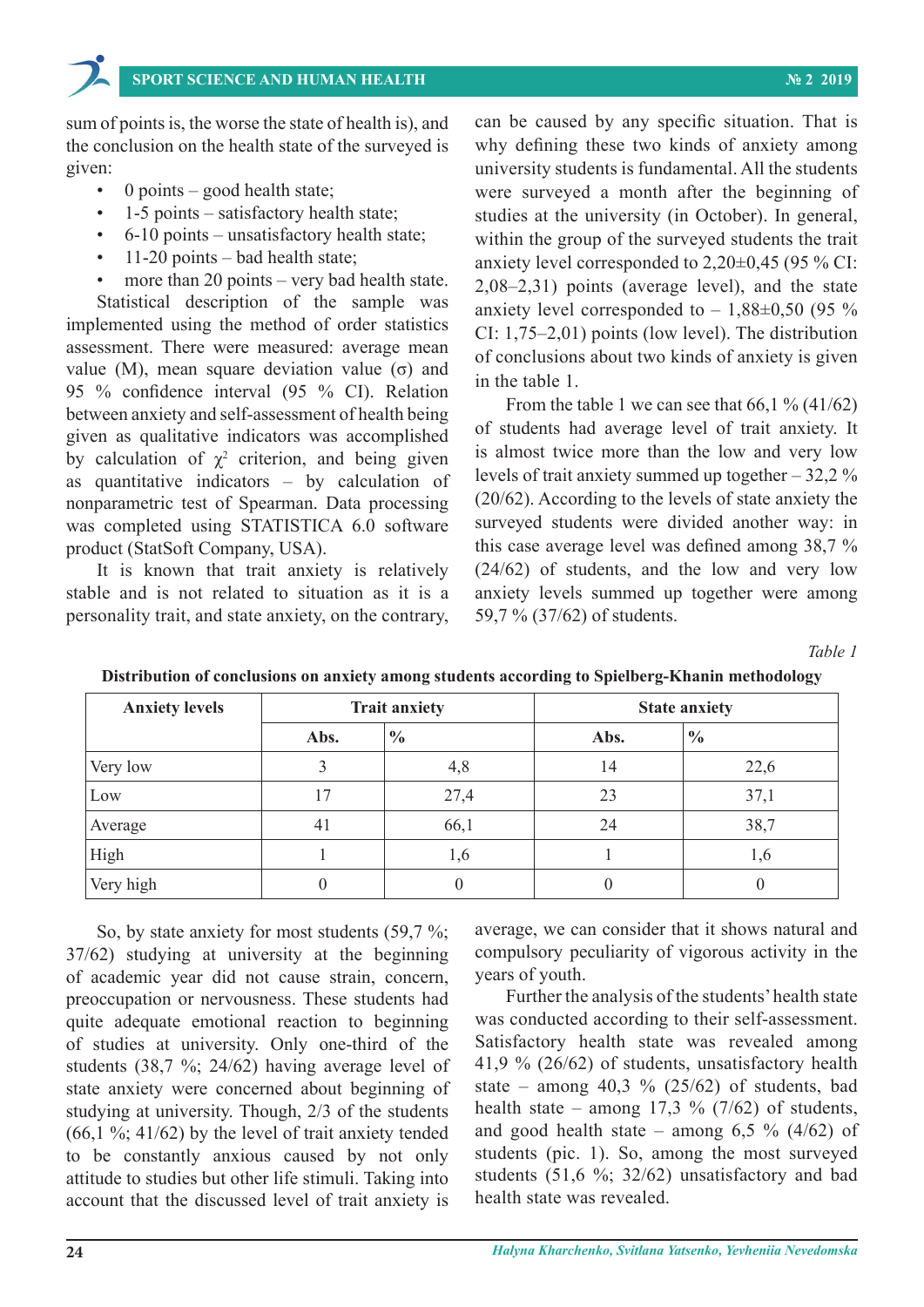

Pic. 1. Distribution of conclusions on students' health state according to their self-assessment (%). Pic. 1. Distribution of conclusions on students' health state according to their self-assessment (%).

the relation of anxiety to self-assessment of health among the surveyed students. During studying the 2 all the same of the statements of findings on the correlation between distribution of findings on the students' anxiety level and distribution of findings on their health state being qualitative indicators  $\overline{\text{indicators}}$  «self-assessment of health-state anxiety» it was  $13,92$  ( $p=0,12495$ ), and for the pair «selfassessment of health-trait anxiety» it was 8,07  $(p=0.52703)$ . In this case, there was not revealed statistically significant relation of distribution of findings on the students' anxiety to distribution of findings on their health state.

studying the relation of anxiety to self-assessment of health in case when the mentioned indicators were **Conclusions** presented as sums of points which were qualitative indicators. In this case, a nonparametric test of Spearman was counted. According to Spearman test, the relation of self-assessment of health to state anxiety was  $0.53$  ( $p=0,00001$ ), and the relation of self-assessment of health to trait anxiety was 0,45  $(p=0,00023)$ . In both cases, the relation was direct, of average intensity, and statistically significant. This means that increasing of both kinds of anxiety was related to the students' deterioration of health state according to their self-assessment. resented as sums of points which were qualitative Anxiety state among university students is

Further objective of the research was to establish The findings received by us prove and complement the  $\chi^2$  Pearson criterion was used. For the pair of high anxiety level. Thus, O.O. Strakhova and A.M. Different findings were received during only among  $1,6\%$  of students. The findings received by us prove and complement Interministic correlation of anxiety to self-assessment of health and the current ideas of students' anxiety levels. Our data health mong the surveyed students. During studying the has corresponded to T.V. Sinielnikova's findings of  $\frac{P_{\text{string}}}{P_{\text{string}}}$  and  $\frac{P_{\text{final}}}{P_{\text{initial}}}$  and  $\frac{P_{\text{initial}}}{P_{\text{initial}}}$  are  $\frac{P_{\text{initial}}}{P_{\text{initial}}}$  and  $\frac{P_{\text{initial}}}{P_{\text{initial}}}$  and  $\frac{P_{\text{initial}}}{P_{\text{initial}}}$  and  $\frac{P_{\text{initial}}}{P_{\text{initial}}}$  and  $\frac{P_{\text{initial}}}{P_{\text{initial}}}$  and  $\frac{P_{\text{initial}}}{P_{\text{initial}}}$  structured substruction of manage of the state and the research (2017), and this problem anticipation and for the pair students of average anxiety level [13]. However, some any indicate a greater number of students with the health state being qualitative indicators authors indicate a greater number of students with high anxiety level. Thus, O.O. Strakhova and A.M. Kolomiiets (2019) have given date on high anxiety 13,92 ( $p=0,12495$ ), and for the pair «self-bevel among 17 % of the students [15], and M.V. ssessment of health-trait anxiety» it was  $8.07$  Krychfalushchii and co-authors (2015) лушій M.B.  $p=0.52703$ ). In this case, there was not revealed have indicated that 16,9 % of students have low, 47,6 tatistically significant relation of distribution of % have average, and 35,3 % have high levels of trait indings on the students' anxiety to distribution of anxiety, and  $27,5$  %, 54,9 % i 17,6 % of state anxiety, indings on their health state. This means of average intensity of average intensity level occurred intensity and statistically significant intensity and statistically significant intensity of average intensity of average i only among 1,6% of students.

## **Conclusions**

characterized in 59,7 % (37/62) of cases with adequate state anxiety (very low and low), and in 66,1 %  $(41/62)$  of cases with average level of trait anxiety. According to self-assessment, among half of the students (51,6 %; 32/62) unsatisfactory and bad health states were revealed. Current health state of students is considerably related to state anxiety  $(r=0.53; p=0.00001)$  and trait anxiety  $(r=0.45;p=0.00023)$ , in both cases the correlation is direct, of average intensity and statistically significant. The established facts need to be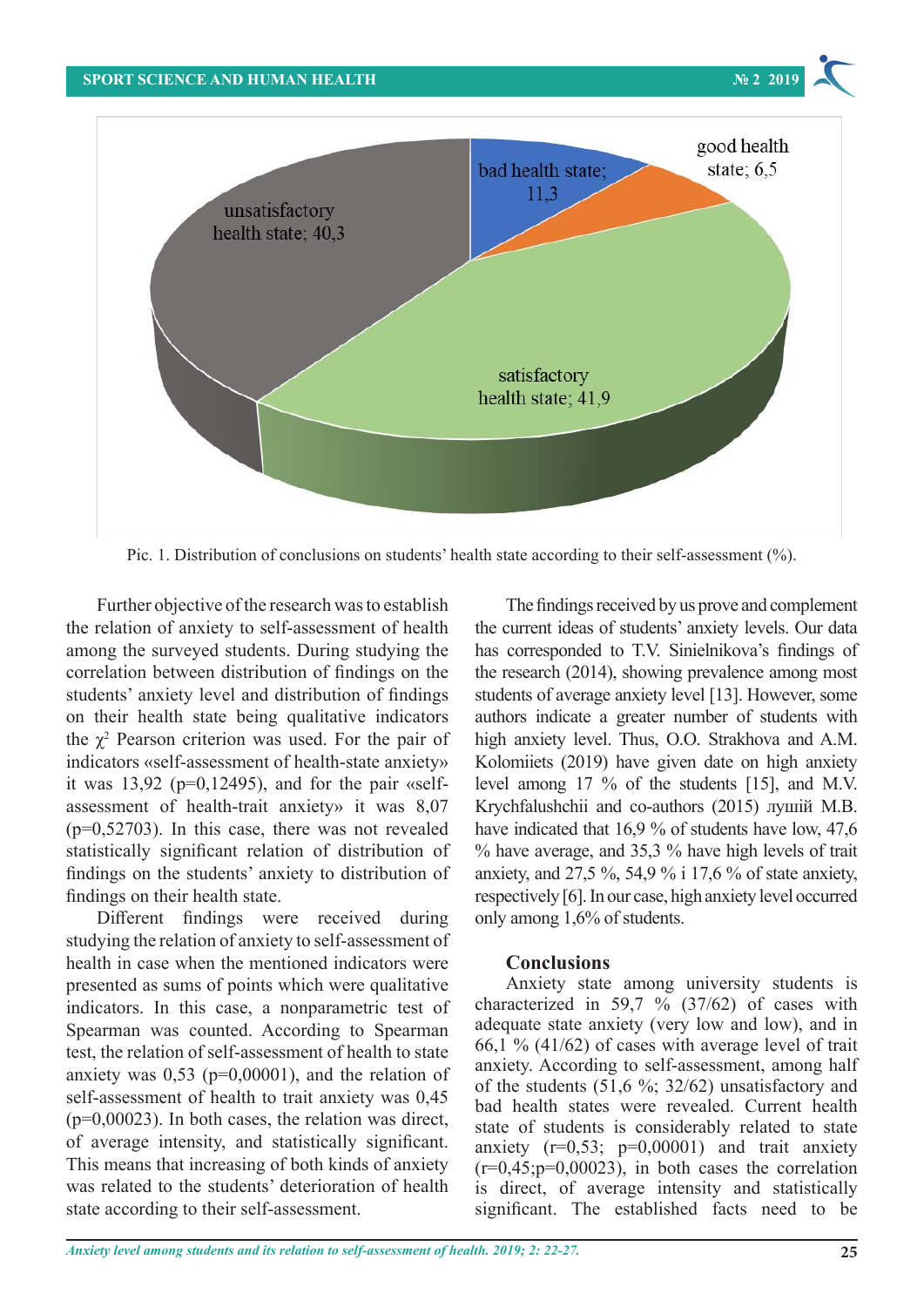**SPORT SCIENCE AND HUMAN HEALTH № 2 2019**

considered while planning recreation events for students during their studying at university.

# **Conflict of interests**

The authors claim no conflict of interests.

# **References**

- 1. Andreeva IN. Predposylki razvitiia emotsional'nykh otnosheniy. Voprosy psikhologii. 2007;5:57-65. (In Russian)
- 2. Glazkov EO. Do pitannya vivchennya adaptatsії studentіv pri navchannі u vishchikh navchal'nikh zakladakh. Vіsn. Lugan. nats. un-tu іm. T. Shevchenka. Med.-bіol. nauki. 2012;17:193-198. (In Ukrainian)
- 3. Grebnyak MP, Agarkova OV, Nagornii ІM. Psikhіchne zdorov'ya students'koї molodі. Ukraїna. Zdorov'ya natsії. 2011;1:7-10. (In Ukrainian)
- 4. Khanin IuL. Kratkoe rukovodstvo k primeneniiu shkoly reaktivnoy i lichnostnoy trevozhnosti Ch.D. Spilberga. Moskva; 1976. (In Russian)
- 5. Kovalyova LM. Peculiarities of displaying stress states of students-physicians of higher educational establishment of the і-іі accreditation levels. Nauka і osvіta. 2010;3:52-57. (In Ukrainian)
- 6. Krychfalushiy Mykhaylo, Hnitetskyi Leonid, Shvay Oleksandr, Tarasiuk Volodymyr. Selfevaluation of Anxiety Condition of Future Physical Culture Teachers in Educational Activity Situations. Fіz. vikhovannya, sport і kul'tura zdorov'ya u suchas. susp-vі. 2015;4:19-22. (In Ukrainian)
- 7. Lukavenko Andrey, Moroz Gennadiy. Dynamics of Emotional Processes Among Girls of Different Somatotypes on the Stage of the First Year of Studies in Higher Educational Establishemt. Fіz. vikhovannya, sport і kul'tura zdorov'ya u suchas. susp-vі. 2013;1:185-191. (In Ukrainian)
- 8. Mathias Harrer, Jennifer Apolinário-Hagen, Lara Fritsche, Marie Drüge, Ludwig Krings, Korinna Beck, Christel Salewski, Anna-Carlotta Zarski, Dirk Lehr, Harald Baumeister, David Daniel Ebert. Internet- and App-Based Stress Intervention for Distance-Learning Students With Depressive Symptoms: Protocol of a Randomized Controlled Trial. Front Psychiatry. 2019; 10: 361. Published online 2019 May 21. doi: 10.3389/fpsyt.2019.00361
- 9. Romina Evelyn Recabarren, Claudie Gaillard, Matthias Guillod, Chantal Martin-Soelch. Short-Term Effects of a Multidimensional Stress Prevention Program on Quality of Life, Well-Being and Psychological Resources. A Randomized Controlled Trial. Front Psychiatry. 2019; 10: 88. Published online 2019 Mar 12. doi: 10.3389/fpsyt.2019.00088
- 10. Samokhval O. Formuvannya profesіinikh yakostei maibutnіkh menedzherіv zovnіshn'oekonomіchnoї dіyal'nostі zasobami іnshomovnoї komunіkatsії. Molod' і rinok. 2012;2:122-125. (In Ukrainian)
- 11. Sergeyeva KV. Psychological accompaniment of professional formation of natural sciences students as a factor of preserving mental health. Nauka і osvіta. 2010;3:102-105. (In Russian)
- 12. Sidorova KA, Sidorova TA, Dragich OA, Churilova IS. Аnalysis of the morphofunctional variability of the youthful students organism in terms of the Ural Federal Distrsct. Fundamental'nye issledovaniia. 2011;12-4: 712-715. (In Russian)
- 13. Sinielnikova TV. Anxiety investigation of young women, who undergo identity crisis. Nauka і osvіta. 2014;6:108-113. (In Ukrainian)
- 14. Shahverdova AP. Impact of adaptational potential of first year students on theprogress of adaptation for studies at higher school. Nauka і osvіta. 2010;2:223-227. (In Ukrainian)
- 15. Strakhova OO, Kolomiiets' AM. Tryvozhnist' ta ii vplyv na psykhichne zdorov'ia studentiv. Zbirnyk statey uchasnykiv vicimnadtsiatoi vseukrains'koi praktychno-piznaval'noi konferentsii «Naukova dumka suchasnosti i maybutn'oho» [document on the Internet]. 2019. Available from: http://naukam. triada.in.ua/index.php/konferentsiji/48 visimnadtsyata-vseukrajinska-praktichnopiznavalna-internet-konferentsiya. (In Ukrainian)
- 16. Voloshok EV. Personal factors anxiety of students. Psikhologіia. 2012;8:479-484. (In Ukrainian)